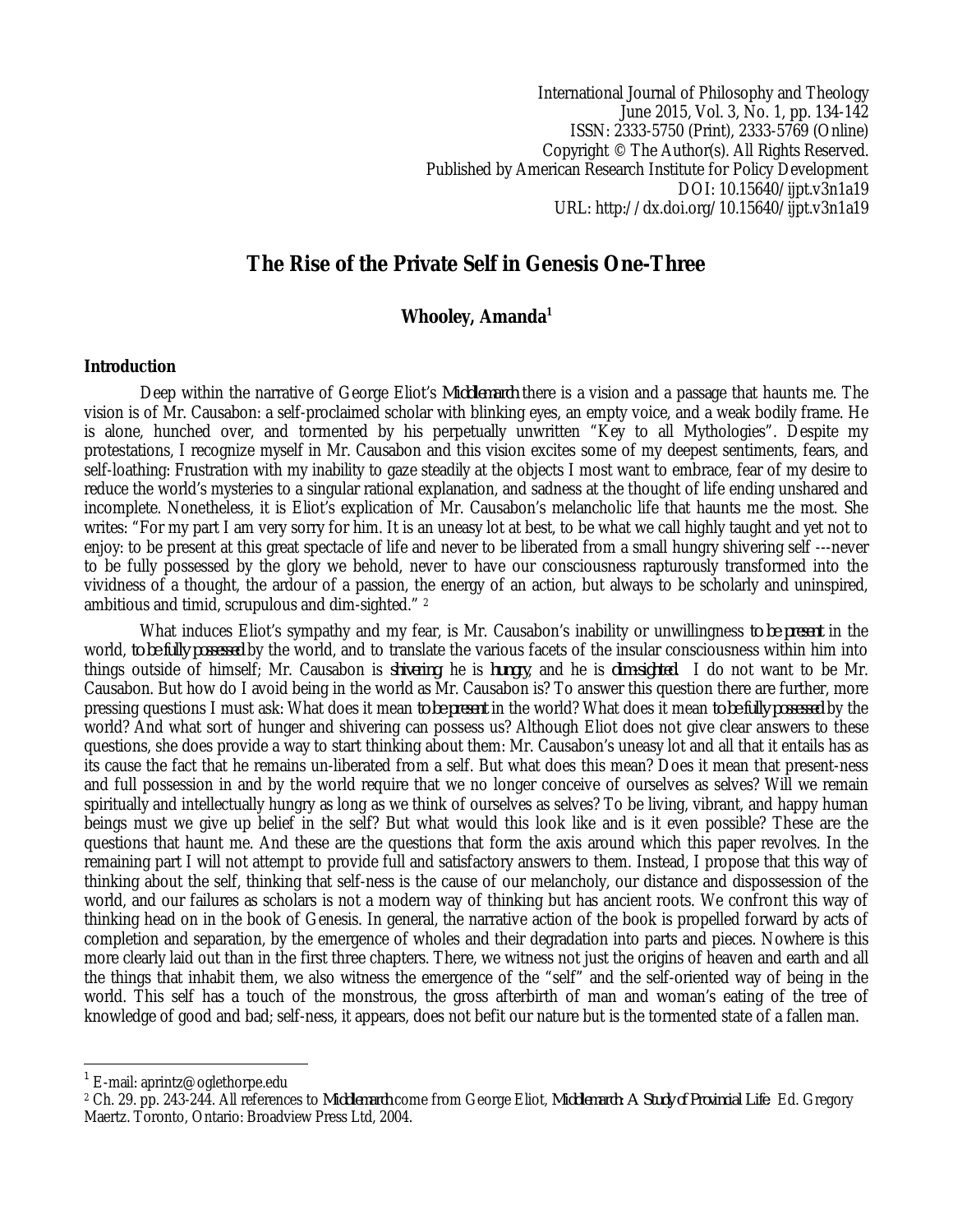I will explore this interpretation by looking at the nature of creation, including that of man and woman, as it is presented primarily in Genesis One. I will then examine the way in which man and woman diverge from this nature after they eat from the tree of knowledge of good and bad. I hope to show that prior to digesting the forbidden fruit, man and woman lived in the world as integral parts of a whole that constituted their identities and shaped their experiences of the world. After eating from the tree of knowledge of good and bad man and woman emerge as discrete, inviolable selves that experience the world in personal and private ways. In turning away from the interdependent network of relations and beings that defined them, man and woman turned inward, became distinct objects of reflexive action, and each understood his or her experiences as his or her own. Unfortunately, the rise of this private self did not bear a life of fullness, but a life that, like Causabon's, is full of loneliness, hunger, and lackluster vision.

### **Genesis 1: The Way of the Creation, the Way of Wholeness**

What is the nature of God's creative act? And what is the nature of the world that follows from it? To explore these questions, let us, so to speak, begin at the beginning. "When God began to create heaven and earth the earth being unformed and void with darkness over the surface of the deep and a wind from God sweeping over the water—God said, "Let there be Light"; and there was light. God saw that the light was good, and God separated the light from the darkness." (Genesis 1:1-4)<sup>3</sup> This passage first draws our attention to the being and presence of God. And yet almost immediately we are moved to think that God was not the *only* being. In fact, as soon as we are of aware of God, we are also aware of many more things. There is space, unformed material, water, an emanated wind, and darkness. More interestingly, these "things" do not appear to be *merely* present; they appear to be present as materials for God's creative activity. Light emerges into being in its separation from primordial darkness; God separates the primordial water and from it, the sky is birthed; and by a gathering together of this same primordial water the dry land and seas "appear". So, God's creative act is not an act of creation from nothing. Rather, when God begins to create heaven and earth he uses rudimentary material as a common background from which he will call forth the entirety of creation. But what is the nature of this act of "calling forth" creation? In Genesis One, every act of creation involves God both speaking and seeing. If sight and speech are essential to God's creative activity then his creative act is best understood as an act of articulation: the act of fitting together or jointing things into a coherent whole. For both seeing and speaking are activities in which "wholes" are brought into being. Sight begins with discrete, cognitively meaningless materials such as light, rays, photons, and neuronal signals. The act of seeing assimilates these visual components into a meaningful and integrated whole. The act of speaking is similar. Speech begins with materials such as letters and phonemes. In the uttering of a word these materials are integrated and take on new significance as parts of a whole. At the more advanced level, words become the material and speaking involves fitting them together into a coherent expression that not only has its own meaning but also imparts new meaning to the words that make it up.

So insofar as God's creative activity involves both sight and speech, it is an activity in which a whole is brought into being. He begins with an act of speech: "Let there be light" or "Let the water below the sky be gathered into one area, that the dry land may appear." In these moments of creation, I understand God to be simultaneously engaged in elementary and advanced levels of speaking; he is simultaneously forming words *and* forming the larger coherent expression of which they are a part. His elementary act begins with a rudimentary alphabet composed of water, emanated wind, unformed material, and darkness. And just as a speaker combines and separates letters to form words, God variously separates and gathers his primordial letters to form new wholes: Light, Sky, Earth, and Seas. But these newly created wholes are not independent units, intrinsically disparate from one another; their meaning is contextual and their natures are constituted of one another. The nature of "Light" is constituted of primordial darkness; "Earth" is that which has its beginnings in water; the "Sea" can only be understood in the context of the water above and the Earth from which it is separated. This suggests that God's elementary act involves a more sophisticated act of speaking in which God utters his words in the context of a larger expression that determines their meaning and binds them intrinsically with one another. It is as if the words "Light", "Earth", "Seas", and "Sky" are said as part of a meaningful sentence that is never explicitly uttered but bound up in the very words he speaks.

 $\overline{a}$ <sup>3</sup> All Biblical references come from *Tanakh: The Holy Scriptures*. Philadelphia, PA: The Jewish Publication Society, 1985.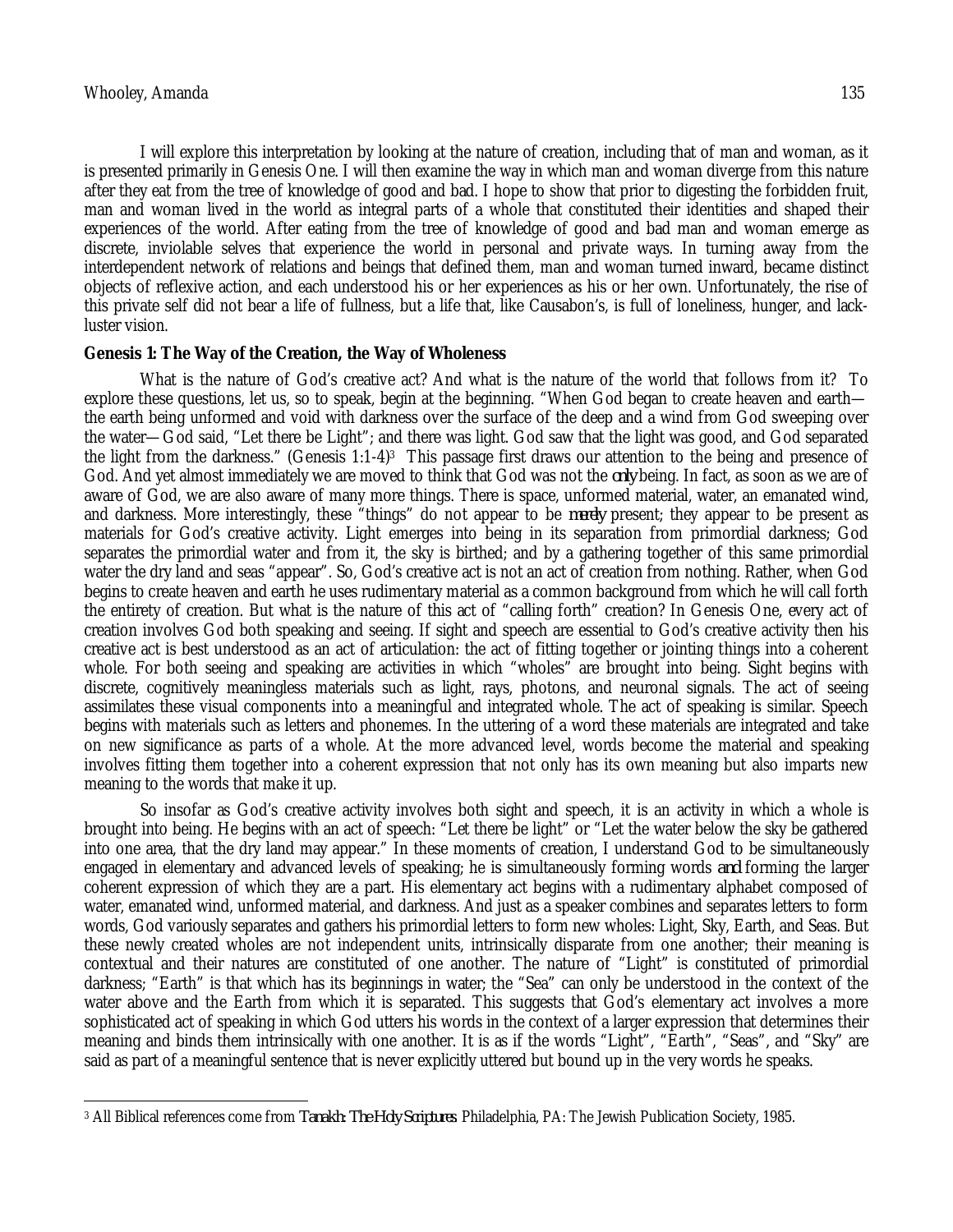So, when God calls forth light, sky, earth, and seas, he calls forth the whole of creation and brings these things into being *as* integral parts of this whole. But if through speaking God creates things *as integral parts of a whole*  then what role does seeing play in God's creative activity? For insofar as seeing is also an act of articulation it appears to be a redundant component of the creative act. While I believe that seeing emphasizes the idea that God's creative act is one in which a whole is brought into being, I also believe that it provides further information about the nature of this whole. First, it seems to me that the "wholes" that are brought about in speaking are different in kind from those brought about in seeing. The whole that comes to be in speech is akin to a harmony or the wholeness we attribute to a musical composition. In these cases, wholeness comes about *over time* through an arrangement of disparate musical sounds and the nature of this whole is principally constituted of the arrangement of its parts. But the whole that seeing brings into being is *immediately* present and appears to exist both with the parts that compose it and in isolation from them. This suggests that in speaking *and* seeing creation, God creates a whole that exists both *at once* as a meaningful whole and as a whole whose nature is intrinsically and reciprocally constituted of the parts of which it is composed. Second, the activity of seeing indicates that God is immediately present with creation. Literally speaking, seeing requires proximity between the see-er and the object seen. More interestingly, seeing seems to involve a reduction of the metaphysical distance between the see-er and the object. When we have a visual perception we are mostly able to determine its source and, in doing so, we give form to our visual perception. Understood in this way, when we see something *we* determine its nature and thereby entangle it metaphysically with our own. Likewise, when God sees creation, he is not only near to it, but also entangling himself intrinsically within every part of it. Because God's creative act involves sight, speech, and the use of common material, the created world is *at once* a whole whose parts are bound together in ties of material *and* formal kinship. As we read further on in the text this wholeness of creation is deepened and the interdependency of its parts is enriched and extended:

#### Genesis 1:20

"God said, "Let the waters bring forth swarms of living creatures, and birds that fly above the earth across the expanse of the sky."

#### Genesis 1:24

"Let the earth bring forth every kind of living creature: cattle, creeping things, and wild beasts of every kind."

## Genesis 1:26

"Let us make man in our image, after our likeness…And God created man in his image, in the image of God he created him; male and female he created them."

Like earlier passages, these verses indicate that God does not create *ex nihilo*: He directs the *waters* to bring forth swarms of living creatures, the *earth* to bring forth wild beasts, and *God* to make man. And yet here, God explicitly calls forth his creations from materials that are *fit* sources for them. Water, which initially gave rise to both the sky and the sea, is the appropriate source of buoyant creatures whose natures allow them to inhabit these places; dry earth is the fit source of heavy animals that graze the land; and God is the fit source of man, who will rule creation. So insofar as light, earth, sky, and seas are intrinsically bound up with one another, and insofar as from these things God calls forth more of his creations, entangling them intrinsically in bonds of fitness, all of creation is kin and every part is essentially linked to every other part. Hence, no part of creation stands alone as an isolated and independent unit. This is equally, if not especially true of man and woman. In Genesis One, man and woman are simultaneously *called forth* from material that is suitable for their particular creation. Because they come to be through God's speech, they, like the rest of creation come to be as parts whose identities are constituted of the whole of creation. But more interestingly, they are called forth simultaneously. The simultaneity of their creation portrays man and woman as a mysterious "twone" *and* suggests that they are substantively undifferentiated beings. In fact, there appears to be no qualitative or numerical difference between them: man and woman are that which is called forth from God.

And yet, in being the only creatures that are called forth from God, man and woman are differentiated from the rest of creation. God says "Let us make man in our image, after our likeness." Here, the word 'image' is used to translate the Hebrew word 'selem' which is best translated as 'counterpart'. 'Selem', it should be noted, is different from other Hebrew words that are also often translated as 'image'. For example, 'semel', which means a resemblance or likeness, or 'maskith', which means a picture or representation. With this in mind, God's words can be reconceptualized as: "Let us make man and woman as our counterparts."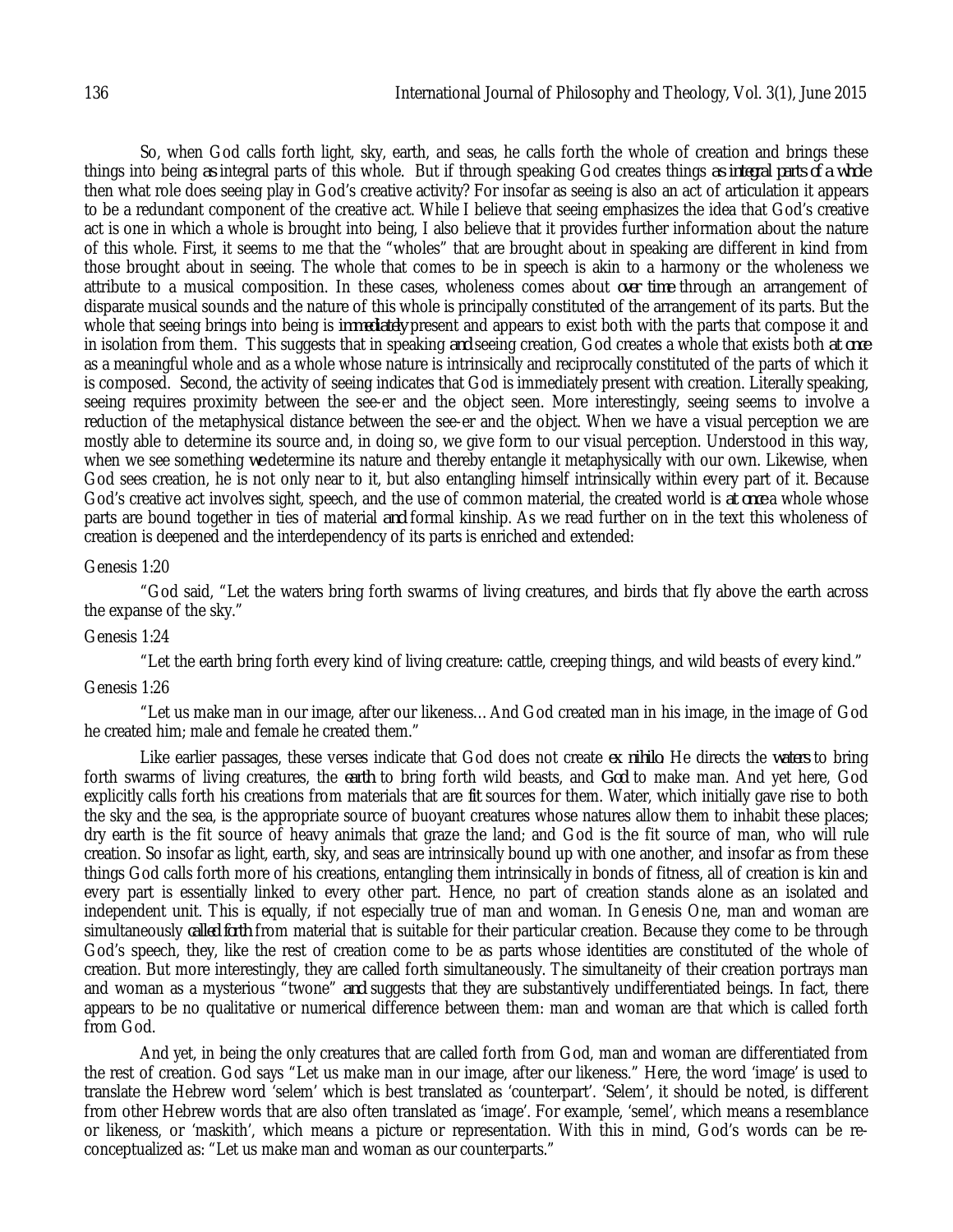Envisioning man and woman as God's counterparts has interesting implications. First, 'counterpart' is a relational term and a counterpart is something whose identity is defined in terms of something else. If man and woman are created *as* God's counterparts then they are created as relational beings whose identities are constituted of God and defined in terms of their relationship with God. This is further confirmed by the fact that God is both the creator *and* the material fit for the creation of man and woman. Second, if man and woman are God's counterparts then it would seem that their identity is essentially linked not just to God but also to the rest of creation. After God says, "Let us make man and woman as our counterparts…" he offers an explication: "They shall *rule* the fish of the sea, the birds of the sky, the cattle, the whole earth, and all the creeping things that creep on earth."<sup>4</sup> According to this explication, man and woman are God's counterparts because they will rule creation. At first glance, the underlying idea seems to be this: God rules the entirety of creation. As God's counterparts, man and woman will play a similar but circumscribed role, ruling only the earth and living creatures. The problem with this interpretation is that it is not obviously supported by the text. In Genesis One, there is no sharp metaphysical divide between the earth and the rest of creation. But more importantly, in Genesis One, God creates, makes, speaks, and sees but he is never described as ruling creation. So in what sense are man and woman, who rule creation, God's counterparts?

Although God is never described as 'ruling' and man and woman are never described as 'creating', the language of 'counterparts' suggests that ruling and creating are analogous in some respects. So, if we can decipher a conception of ruling that is analogous to God's creative activity then we can arrive at a clearer understanding of the sense in which man and woman are God's counterparts. As a result, we can arrive at a clearer understanding of the sense in which man and woman are essentially linked to the rest of creation. For starters, we know that God's creative activity is one in which a whole is brought into being. So if ruling and creating are analogous then, the least we can say is that ruling involves wholes. Fortunately, we also have some textual indications of what man and woman's rule is **not**. Man and woman's rule is not an act of organizing or bringing order to chaos *because* God creates the world as an ordered whole. Man and woman's rule is also not an act of domination because the Hebrew text differentiates "the rule" of man and woman and "the dominion" of the sun and the moon. The two great lights are said to dominate in the sense that they *overlook* the earth and, in conveying information about days, nights, and years, they are the most important aspects of the sky.5 Therefore, when God creates man and woman as beings that rule creation, he does not create beings that overlook creation from a distant and elevated position nor does he create beings that exist independently as the most important aspects of creation.

If man and woman's rule is neither dominating nor ordering and if it is analogous to God's creative activity, then their rule seems best understood as an act of maintaining or tending creation. When God created the heavens and the earth and all the things that inhabit them he created a world whose nature includes motion, change, and growth: the sun and moon exchange positions in the firmament, the earth sprouts vegetation that bears seeds, and the swarms of watery and dry living creatures reproduce, fill, and consume the earth. If in the midst of these incessant changes, the world is to continue as a whole then something or someone needs to maintain it as a whole and to provide those things that allow it to survive as a whole. This, I propose is the task of man and woman: to maintain creation as a whole. Understood in this way, man and woman's rule *is* analogous to God's creative act because it is something like a perpetual re-constitution of the whole of creation. Hence, we now have a clearer understanding of the sense in which man and woman are God's counterparts. God brings wholes into being. As God's counterparts, man and woman play a similar role, maintaining creation as a whole through its incessant motion, change, and growth. We are now in a better position to see the way in which man and woman's identity is essentially linked to the rest of creation. If man and woman's rule is an act of maintaining creation as a whole and if they *are* an intrinsic part of creation, then man and woman's task to rule is essentially a task to rule themselves and man and woman relate to creation as a part of themselves. This is a difficult point to digest because we often want to think of identity as personal and the self as an inner reality that is distinct from the external world that it observes, experiences, and rules. In this case, however, man and woman are porous and unbounded; they exist "out there", so to speak, in a cosmic order that constitutes who they are.

 $\overline{a}$ 

<sup>4</sup> Genesis 1:26.

<sup>5</sup> Genesis 1:14-19.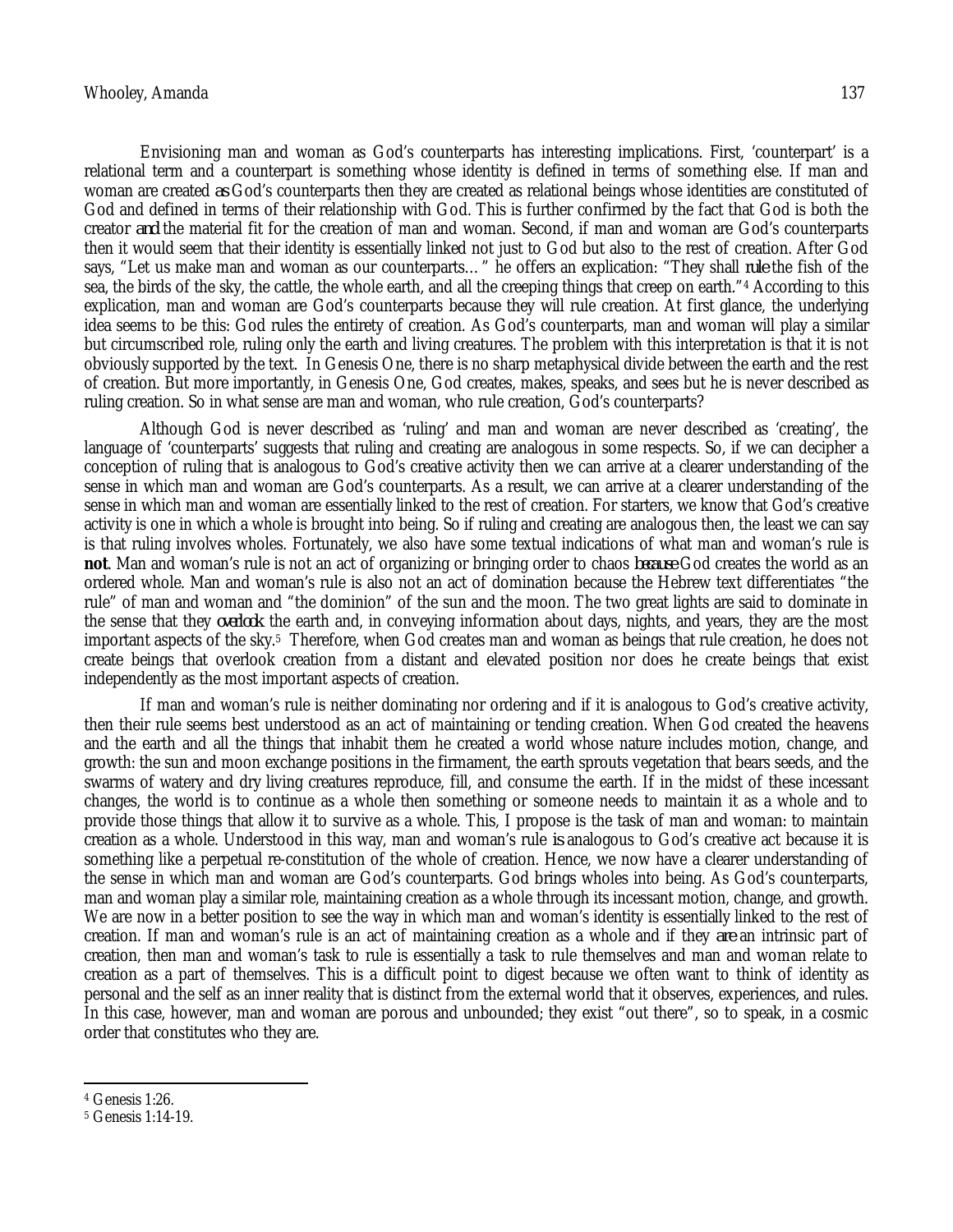Therefore, man and woman's relation to the whole of creation is one of reciprocal entanglement: just as they are constituted of the whole of creation, the created world is what it is because of man and woman.6 This helps to explain why, after creating man and woman God does not distinctly recognize them as being good. Instead, following their creation, "God saw *all* that he had made, and found it very good."<sup>7</sup> This lack of distinction suggests, first, that man and woman's identity is constituted wholly of the world to which they belong. But it also, more interestingly, suggests that man and woman constitute the wholeness of creation. Earlier, I proposed that man and woman are created *as* rulers whose task is to maintain creation as a whole through its incessant changes. The wholeness of creation that man and woman *maintain* is a metaphysical wholeness that is attributable to God and his creative activity. But the wholeness that *proceeds* from man and woman's rule is a temporal wholeness, a wholeness through time. Understood in this way, man and woman constitute the wholeness of creation because their existence extends its metaphysical wholeness into and through time. If man and woman constitute the wholeness of creation and if their identity is constituted of creation then man and the world are entangled intrinsically and reciprocally with one another. Any attempt to distinguish them destroys not only each of them but also the whole which they form and that of which they are a part. Hence God's behavior after creating man and woman is understandable: in creating them God sees all of creation, whole and complete.

Together, all of these observations of Genesis One reveal that man and woman are interdependent beings whose identities are constituted of God, one another, and the whole of creation. Despite its differences, Genesis Two provides essentially the same picture. There, man and woman are not created simultaneously: man is formed from the dust of the earth, God breathes his spirit into him, and woman is created from man. Insofar as man is formed of both the dust of the earth and God's breath, he is entangled intrinsically with every part of creation. For the "Earth" is that which has its beginnings in water; and water, in turn, is that which forms the nature of the firmament. If we were to go on and unravel the entire thread that knots together all of creation we would see that man contains all of it essentially within him. Furthermore, although man and woman are not created simultaneously they are still portrayed as a reciprocally entangled "twone". After God fashioned one of man's ribs into a woman and brought her to him, man said: "This one at last is bone of my bones and flesh of my flesh. This one shall be called woman, for from man was she taken. Hence a man leaves his father and mother and clings to his wife, so that they become one flesh."<sup>8</sup> The name that man, hadam, gives to woman, hadamah, is a descriptive name that connotes woman's essential sameness with man and is visually represented in his depiction of her as "bone of my bones and flesh of my flesh". If woman is literally made of the same flesh that forms man then man and woman are qualitatively and, in some sense, numerically identical. Moreover, man and woman are one flesh not only as a result of woman being formed of man but also as a result of man clinging to woman. This suggests that man and woman are reciprocal and equivalent sources of their existence and, as such, are essentially undifferentiated beings that are equally bound up with God and the whole of creation.

Because man and woman are intrinsically interdependent beings, the same things that constitute their identity form their experience of the world. In other words, man and woman do not have distinct consciousnesses that give rise to essentially personal experiences of the world; they experience the world *as or with* God, one another, and the rest of creation. In the last verse of Genesis Two, we are told that man and woman were naked but felt no shame.<sup>9</sup> Shame is an essentially public emotion: we feel shame when our defects are exposed to others and when we evaluate ourselves negatively in the eyes of others. Moreover, our attempt to hide when we feel shame is an attempt to remove ourselves from its perceived source in something external to us. Man and woman are uncovered, naked, and feel no shame not because they have been positively evaluated by one another but because they are *incapable* of feeling shame. They are incapable of shame because they are constituted of the world, God, and one another, and relate to each as to parts of themselves. Therefore, there is no external public that could serve as the source of their shame. And, man and woman experience the world as a singular whole. This explains why woman knows not to eat of the tree even though God never gave her a direct command. If man and woman are undifferentiated beings then they have one consciousness and are subjects of the same thoughts, feelings, experiences, and commands.

 $\overline{a}$ <sup>6</sup> As a side note: I believe this understanding of man and woman's rule goes a long way in helping to explain the idea that freedom is an essential and unique characteristic of man and woman. According to this understanding of man and woman there is nothing external to them that can compel their actions; they are essentially free.

<sup>7</sup> Genesis 1:31.

<sup>8</sup> Genesis 2:23-24.

<sup>9</sup> Genesis 2:25.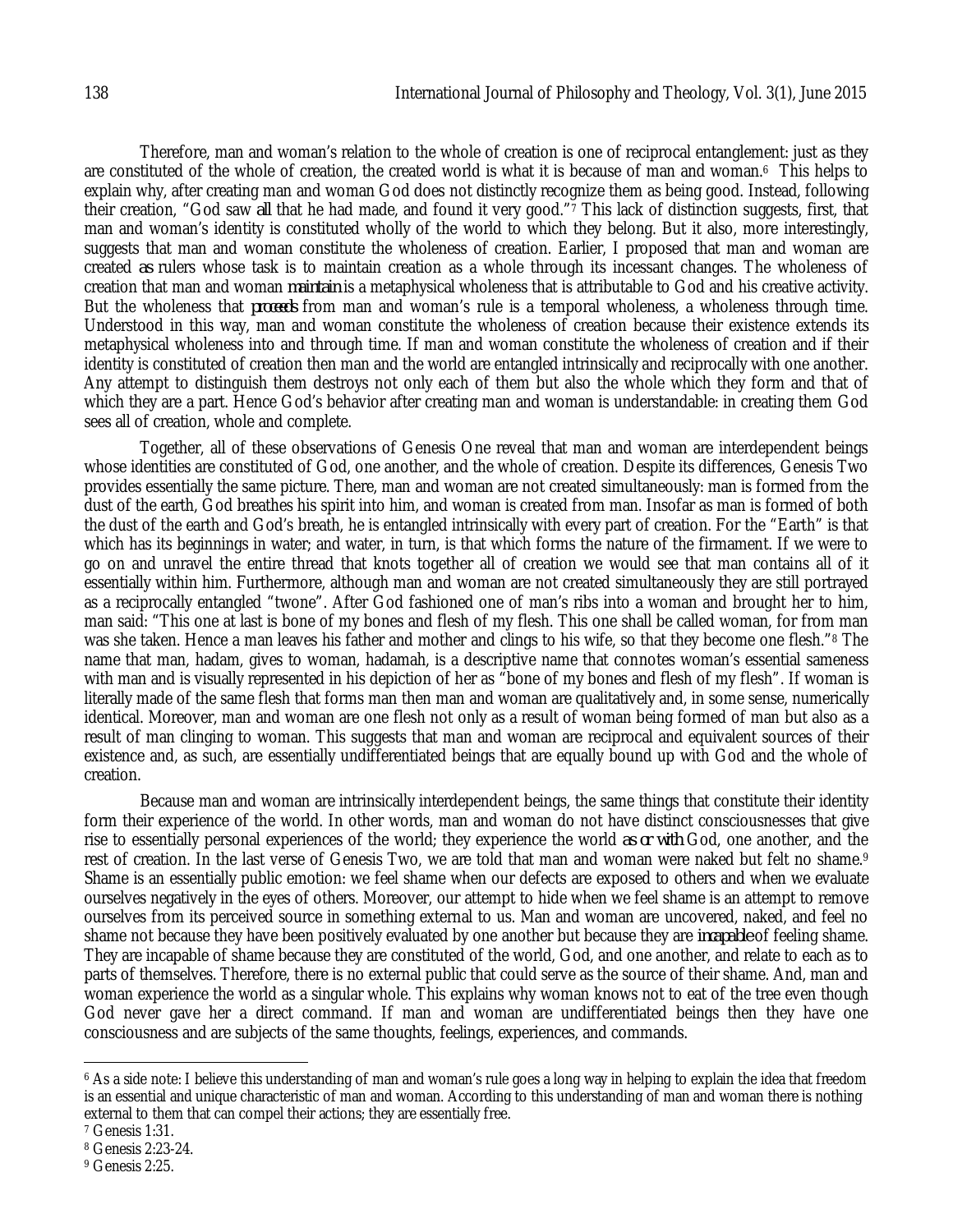So to the extent that man is aware of the prohibition against eating from the tree, woman is identically aware of the same prohibition. For similar reasons, man eats the fruit woman gives to him. "When the woman saw that the tree was good for eating and a delight to the eyes and that the tree was a desirable source of wisdom, she took of its fruit and ate. She also gave some to her husband, and he ate."<sup>10</sup> At first, it seems surprising and inexplicable that man would eat of the fruit so readily without any prior act of deliberation. But if we think of man and woman as an intrinsically entangled being that experiences the world as a singular whole then man sees the fruit as woman sees it and no separate act of deliberation is needed or possible. In fact, the knotted nature of man and woman suggests that when woman eats the fruit man has also eaten the fruit. But man and woman experience the world not only *as* one another, but also *as* the world and as God. When God first plants the tree of life and the tree of knowledge of good and bad he describes them as "pleasing to the sight and good for food."<sup>11</sup> Later, when woman is confronted by the serpent she sees that the "tree was good for eating and a delight to the eyes". It is striking that such similar words are used to depict both God and woman's awareness of the tree. It is as if woman (and man) experiences the tree as it is and with the same consciousness as God.

If their consciousness is this intimately and intrinsically bound up with God's then we can begin to make sense of their eating of the tree of knowledge of good and bad. "The serpent said to the woman, 'You are not going to die, but God knows that as soon as you eat of it your eyes will be opened and you will be like divine beings who know good and bad.' When the woman saw that the tree was good for eating and a delight to the eyes, and that the tree was desirable as a source of wisdom, she took of its fruit and ate."<sup>12</sup> On the one hand, if "being like a divine being" is not synonymous with having wisdom then woman is unmoved by the serpent's promise of divine similarity. She is unmoved because she is constituted of God and experiences the world as God. On the other hand, if "being like a divine being" is synonymous with having wisdom then woman is moved by the serpent's words and is conscious of herself as being different from God. And yet, if woman hears the serpent's promise of divine similarity as the promise of being wise then woman has some sort of knowledge of the divine. But how does she know that divine beings are wise beings? Perhaps she *believes* that divine beings are wise because the serpent described them as having knowledge. But, woman does not just believe that the tree is a desirable source of wisdom, she *sees* that it is a desirable source of wisdom. So there is a sense in which woman sees that God is a wise being with the certainty and immediacy characteristic of a sensory perception. The immediacy of her experience suggests that woman's consciousness is so intimately bound up with God's that she is as aware of God's nature as she is of a tree in front of her. Therefore, while it may not be the case that man and woman and God have *identical* conscious experiences, they are so bound up and immediately present with one another, that man and woman's experience of the world is an experience of and with God.

That being said, the question still remains: why do man and woman eat the fruit? I am not quite sure why (this is a topic a bit beyond the scope of this paper) But, my understanding of the text leads me to think that woman eats the fruit for the same reasons we are all often drawn to eat: to maintain her nature. Generally speaking, not all food is equally fit for maintaining the particular nature of a living being. When we function according to our nature we instinctually desire food that allows us to flourish and to actualize that nature. Woman appears instinctually drawn to the fruit and to have a non-propositional awareness that it is food that is good *for her.* This suggests that the fruit is suitable for woman's nature and provides her with the means to maintain and flourish as the being that she is. If this is the case then woman is or has the potential to be divine and she has a nature that includes knowledge of good and bad or, at the very least, the capacity to know it. Hence man and woman eat because the fruit is beautiful, tasty, and provides them with the means to maintain their divine nature. Whether or not one accepts this analysis of man and woman's reasons for eating the forbidden fruit, the depiction of them as interdependent beings that are constituted of a world that shapes their experience remains strongly supported by the text. In fact, the way in which they are portrayed after they eat from the tree provides powerful support for this view. A couple of questions about the context of man and woman's transgression provide a good starting point for making this clear. Why is the dire act depicted as an act of *eating*? And what is the significance of the fact that man and woman eat from a tree in the *middle*?

 $\overline{\phantom{a}}$ <sup>10</sup> Genesis 3:6.

<sup>11</sup> Genesis 2:9.

<sup>12</sup> Genesis 3:4-6.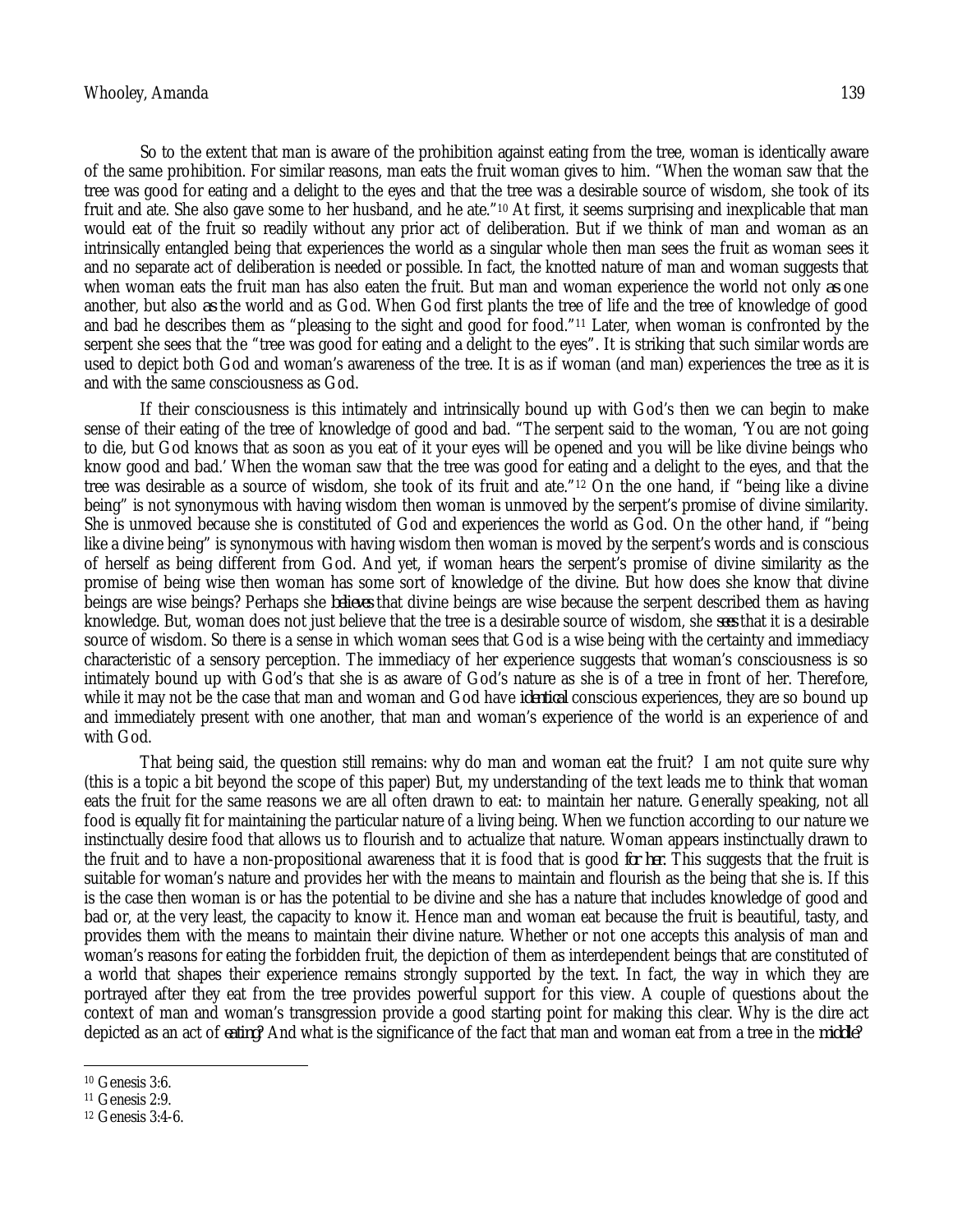With regard to the former question: When we eat we bring the outside, in, and then break it up into parts and fragments. This suggests that an act of *internalization and disintegration* is the fit source of man and woman's postlapsarian natures. If the nature of a source indicates the nature of that to which it gives rise then postlapsarian man and woman are internalized and fragmented beings. It is as if, in eating, their prior identity "out there" in the cosmic order is brought in and transformed into an internal reality that becomes the source of order. This is why, after eating from the tree of knowledge of good and bad, man and woman are portrayed as offering explanations of their actions. Their explanations exhibit a new need to order the world and to do so from their own inner resources.<sup>13</sup> Furthermore, man and woman provide *separate* explanations and each is given in terms of personal feelings of fear and anger at being manipulated.<sup>14</sup> Hence, in eating, man and woman not only internalize the whole that constituted their natures, but also disintegrate it. As a result, they fall out as distinct, shattered remnants that are detached from the world in which they live. A similar idea underlies the depiction of man and woman eating from a tree in the middle of the garden. The fact that the garden has a middle reveals that it is a whole of some kind. And, a middle is often thought of as a source of wholeness and that in reference to which things are related. Taken literally, man and woman eat something from the middle. In doing so, man and woman internalize the source of wholeness and disintegrate their intrinsic bond with the rest of creation. Therefore, the location of the tree, in addition to the act of eating, portrays man and woman's transgression as the simultaneous internalization and disintegration of wholeness. On both accounts, they emerge as independent wholes.

After man and woman eat from the tree of knowledge of good and bad, "the eyes of both of them were opened and they perceived that they were naked; and they sewed together fig leaves and made themselves loincloths."<sup>15</sup> If seeing is an act of articulation then after man and woman eat from the tree each brings him or herself into being as a newly articulated, independent whole. They are also conscious of themselves as *independent* wholes because they now see themselves as naked and experience shame. Their experience reveals that a distinction between the internal and the external, self and other, has emerged. For each, the other has become a distinct external subject that is the source of shame. And, insofar as each experiences shame and each contrives to cover his or her body, each has become conscious of his/her experiences as his/her own and each has become an object of reflexive action. Their new awareness of one another as distinct and separate selves is revealed in their actions when God confronts them. When God asks man if he ate the forbidden fruit, he replies, "The woman you put at my side—she gave me of the tree, and I ate." And the Lord God said to the woman, "What is this you have done?" The woman replied, "The serpent duped me, and I ate.""<sup>16</sup> Although both man and woman admit to eating the fruit, each is reluctant to take responsibility for his or her action. Man appears to blame both God and woman for his action and woman appears to blame the serpent for hers. In being portrayed as placing blame, man and woman are each portrayed as having an experience or awareness of self-ownership. But the experience of an action as one's own is wrapped up in being conscious of oneself as an independent and autonomous being. Moreover, insofar as man blames woman and woman blames the serpent, man and woman perceive woman and the serpent, respectively, as distinct beings that are also capable of independent and autonomous action. Furthermore, man no longer perceives woman as part of himself as "bone of my bones and flesh of my flesh". Instead, he now perceives her as the being God put by his side not the one God formed from his side.<sup>17</sup> His description reveals their newly disjointed natures and their new awareness of one another as separate selves. Because they are now essentially separate, the names hadam and hadamah are not longer fit; woman needs a new name that does not connote her essential sameness with man. So man re-names her, Eve.<sup>18</sup> But if man and woman disintegrate the whole that used to constitute their natures then they become distant and disentangled not only from one another but also from God. After they covered themselves, "They *heard* the *sound* of the Lord God moving about in the garden at the breezy time of day; and the man and his wife hid from the Lord God…" <sup>19</sup>

 $\overline{\phantom{a}}$ 

<sup>18</sup> Genesis 3:20.

<sup>13</sup> This makes the serpent's promise of divine similarity strangely truthful: they are now like diving beings in creating the world in which they live. And it is true that their eyes are now opened: they are now in possession of their own eyes as opposed to seeing the world with the eyes of the world and God.

<sup>14</sup> Genesis 3:8-12.

<sup>15</sup> Genesis 3:7.

<sup>16</sup> Genesis 3:12-13.

<sup>17</sup> Genesis 3:12.

<sup>19</sup> Genesis 3:8.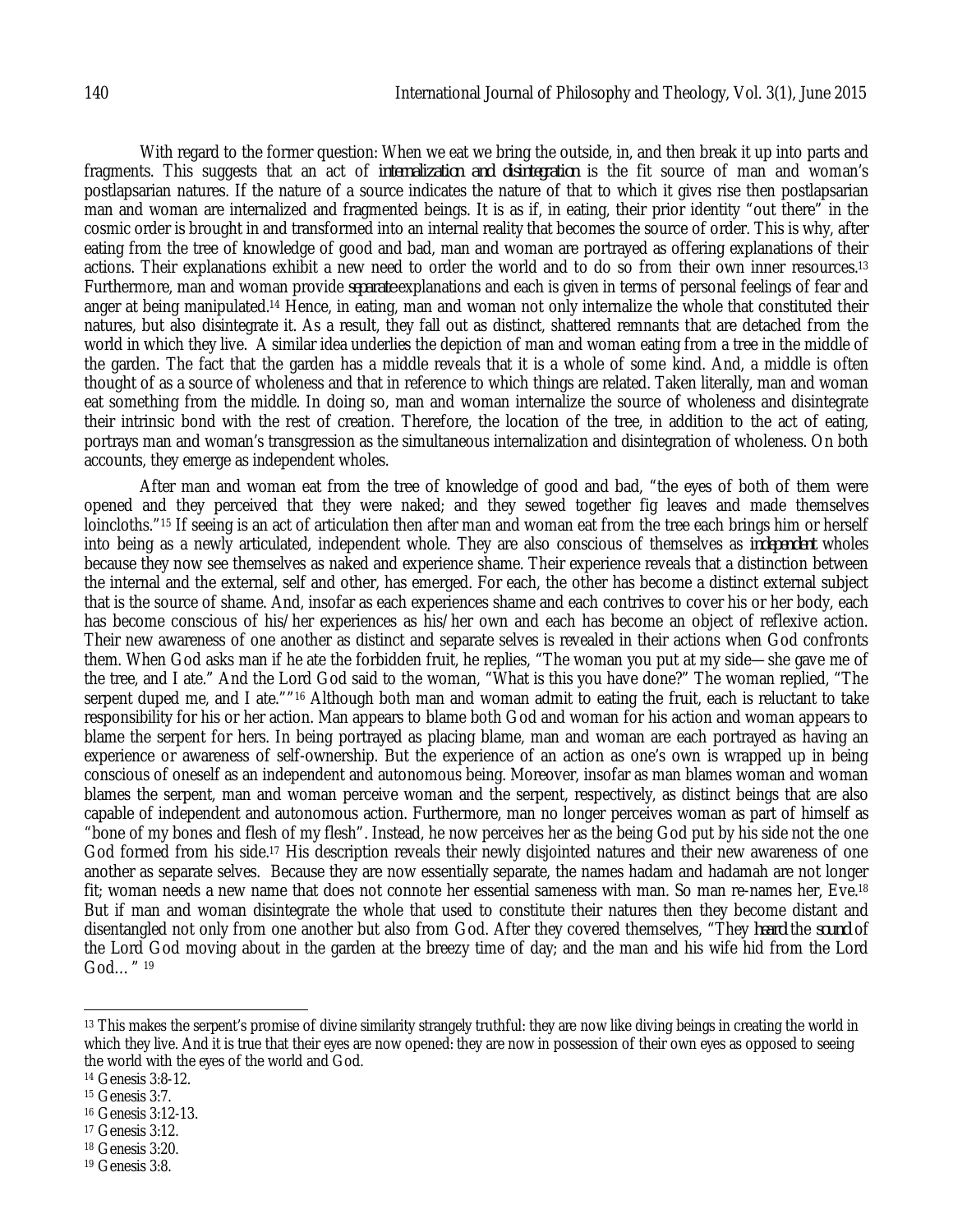In the midst of an account that emphasizes vision, the appearance of "hearing" is surprising. Unfortunately, the text does not provide a precise account of the way in which man and woman perceived God prior to the act of eating. And yet, if man and woman were constituted of God and created as his counterparts, then they were probably visual beings that saw God. This is perhaps why woman refers to the forbidden tree in visual terms, as the tree in the middle, as opposed to the tree of knowledge of good and bad. Hence, I propose that man and woman's "hearing" the sound of God is a new experience. Unlike vision, hearing can happen at a great distance, without significant proximity between the hearer and the source of the sound. In fact, when we hear something it is often difficult to locate its source. So insofar as man and woman are now described as *only* hearing God, they appear distant from God and less familiar with his presence. The text even describes man and woman as hearing the sound of God at the breezy time of day. If a breeze is blowing then sounds more likely become muffled and confused. Therefore, man and woman not only have difficulty locating God but also hearing the sound of him, at all. This new distance and separation is exhibited in their attempt to hide from him. Just as man and woman's attempt to hide from one another reveals that they now perceive one another as separate selves, man and woman's attempt to hide from God reveals that they are now separate from God and perceive him as a distinct, unrelated being. This is why, I believe, both man and woman are for the first time portrayed as having a direct conversation with God. Conversations happen because the participants perceive one another to be separate beings and, therefore, need some means to traverse the metaphysical distance between them.

Finally, God's punishments reveal that man and woman are now also distant and disentangled from the rest of creation. "And to the woman, He said, 'I will make most severe your pangs in childbearing; In pain shall you bear children. Yet your urge shall be for your husband, and he shall rule over you'. To Adam He said, '….Cursed be the ground because of you; By toil shall you eat of it all the days of your life: Thorns and thistles shall it sprout for you. But your food shall be the grasses of the field. By the sweat of your brow shall you get bread to eat, until you return to the ground---For from it you were taken. For dust you are, and to dust shall you return.'"<sup>20</sup> Every punishment God pronounces involves separation, distance, isolation, and enmity. The pain of childbirth presents an obstacle to woman's urge for man and to her quest for immortality; man and woman are separated by conflicting desires and a new hierarchy of power divides them. These conditions make it difficult, if not impossible, for man and woman to see one another as second selves and to have similar conscious experiences of the world. As a result, they are alone and each is isolated in a world that cannot be shared. Man is also now at enmity with the earth that once constituted his nature; thorns and thistles keep him at a distance from it; his toil keeps him distant from his wife. For man, the earth has become a distinct source of pain, an object that can only be confronted, worked, ordered, and feared. When God's punishments are understood in this way, as punishments of isolation, distance, and separation they do not appear arbitrary. Instead they appear to be *fit* punishments for man and woman's transgression and their postlapsarian natures. If their transgression is the internalization and disintegration of wholeness and if, as a result, man and woman emerge as distinct, independent selves that experience the world in essentially personal ways then a fragmented world bearing loneliness, desire, and distance is a fit world for them, a world made for beings who are no longer a cohesive whole but heaps of dust.

## **Concluding Remarks**

Mr. Causabon is a modern portrait of postlapsarian man. In the chapter from which I quoted earlier, Eliot refers to Causabon as an inadequate helpmate and uses the term 'self' more than five times to describe him. Unlike Dorothea, who thinks of the human being as " a wonderful whole, the slow creation of interchanging influences", Causabon is a man of intense self-consciousness who conceives of himself in atomistic terms: he is an individuated, inviolable, and un-translatable self. His enthusiasm for monographs and his desire to provide a *singular* key to the world's mysteries are symptoms of this conception. And its effect is Causabon's experience of a distant world from which he remains impassably aloof.

 $\overline{a}$ <sup>20</sup> Genesis 3:14-19.